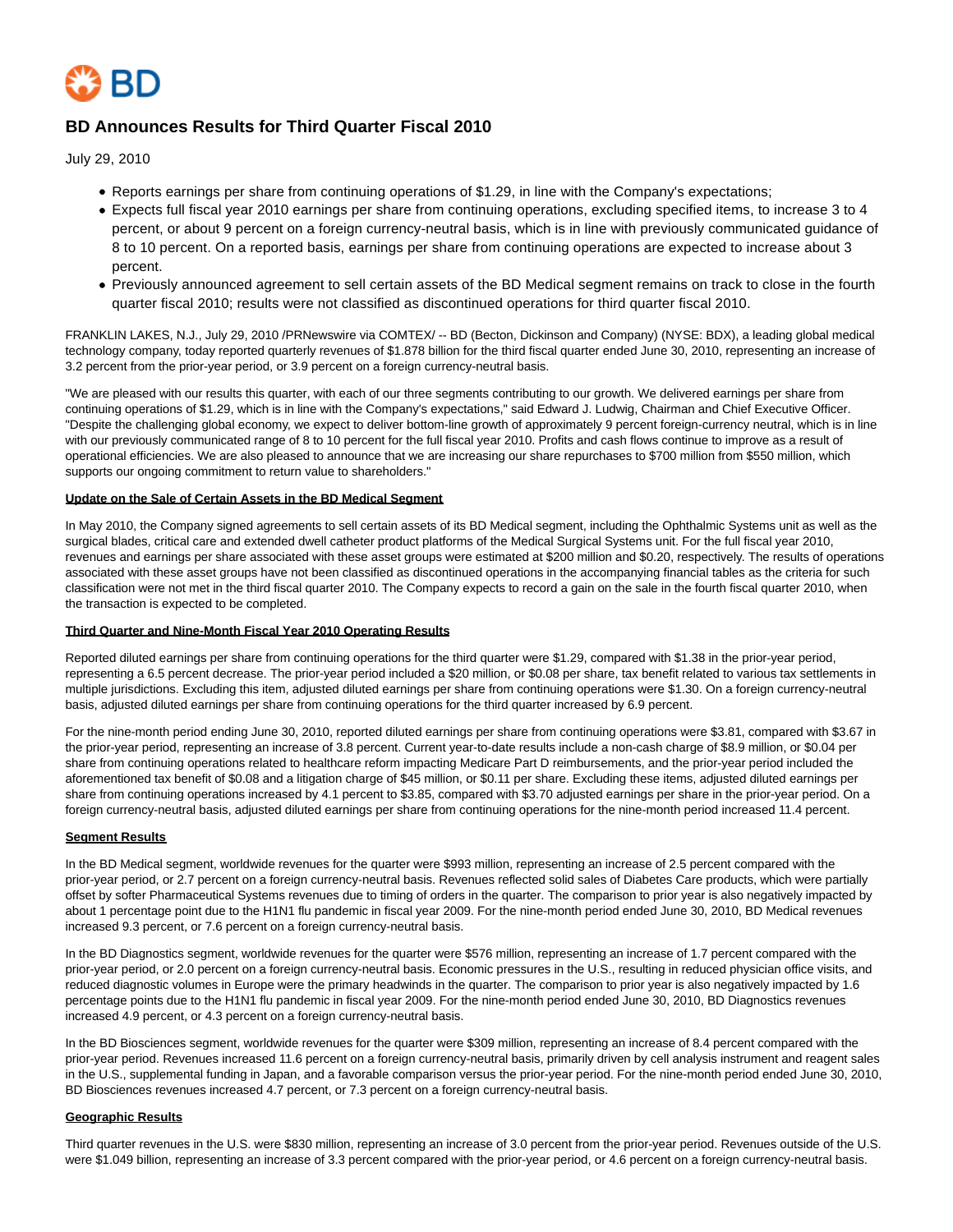Revenues reflected continuing strength in emerging markets, which was offset by slower growth in Europe. For the nine-month period ended June 30, 2010, revenues in the U.S. were \$2.513 billion, representing an increase of 6.3 percent compared with the prior-year period. Revenues outside of the U.S. were \$3.127 billion, representing an increase of 7.9 percent compared with the prior-year period, or 6.7 percent on a foreign currency-neutral basis.

#### **Fiscal 2010 Outlook**

We expect reported revenues for the full year fiscal 2010 to increase approximately 5 percent, which is one percentage point less than previously communicated guidance, mainly driven by a weaker Euro and overall lower lab testing in the U.S. On a foreign currency-neutral basis, we expect revenues to increase 5 to 6 percent, as compared to our previously communicated guidance of about 6 percent, reflecting the lower lab testing and hospital demand.

We also expect reported diluted earnings per share from continuing operations for the full year fiscal 2010 to increase about 3 percent from \$4.92 in fiscal year 2009. Excluding the aforementioned charge of \$0.04 related to healthcare reform impacting Medicare Part D reimbursements, we expect diluted earnings per share from continuing operations for the full year fiscal 2010 will increase 3 to 4 percent, or about 9 percent on a foreign currencyneutral basis, which is in line with our previously communicated guidance. This is compared with adjusted diluted earnings per share from continuing operations, excluding the litigation charge of \$0.11 and the tax benefit adjustment of \$0.08, of \$4.95 for fiscal year 2009.

#### **Conference Call Information**

A conference call regarding BD's third quarter results and its expectations for the full fiscal year will be broadcast live on BD's website, [www.bd.com/investors,](http://www.bd.com/investors) along with related slides, at 10:00 a.m. (ET) Thursday, July 29, 2010. The conference call will be available for replay on BD's website[, www.bd.com/investors,](http://www.bd.com/investors) or at 1-800-642-1687 (domestic) and 1-706-645-9291 (international) through the close of business on Thursday, August 5, 2010, access code 85449987.

#### **Non-GAAP Financial Measures**

This news release contains certain non-GAAP financial measures. Reconciliations of these and other non- GAAP measures to the comparable GAAP measures are included in the attached financial tables and the Form 8-K that BD filed today with the SEC.

#### **About BD**

BD is a leading global medical technology company that develops, manufactures and sells medical devices, instrument systems and reagents. The Company is dedicated to improving people's health throughout the world. BD is focused on improving drug delivery, enhancing the quality and speed of diagnosing infectious diseases and cancers, and advancing research, discovery and production of new drugs and vaccines. BD's capabilities are instrumental in combating many of the world's most pressing diseases. Founded in 1897 and headquartered in Franklin Lakes, New Jersey, BD employs approximately 29,000 associates in more than 50 countries throughout the world. The Company serves healthcare institutions, life science researchers, clinical laboratories, the pharmaceutical industry and the general public. For more information, please visit [http://www.bd.com/.](http://www.bd.com/)

This press release, including the section entitled "Fiscal 2010 Outlook", contains certain estimates and other forward-looking statements (as defined under Federal securities laws) regarding BD's performance, including future revenues and earnings per share. All such statements are based upon current expectations of BD and involve a number of business risks and uncertainties. Actual results could vary materially from anticipated results described, implied or projected in any forward-looking statement. With respect to forward-looking statements contained herein, a number of factors could cause actual results to vary materially from any forward-looking statement. These factors include, but are not limited to: the unknown consequences of the recently-enacted healthcare reform in the United States, including the impact of the reduction in Medicare and Medicaid payments to hospitals, pharmaceutical companies and other customers, which could reduce demand for our products and increase downward pricing pressure; adverse changes in regional, national or foreign economic conditions, including any impact that may result from the current global economic downturn on our ability to access credit markets and finance our operations, the demand for our products and services, or our suppliers' ability to provide products needed for our operations; changes in interest or foreign currency exchange rates**;** competitive factors; pricing and market share pressures; difficulties inherent in product development and delays in product introductions; increases in energy costs and their effect on, among other things, the cost of producing BD's products; fluctuations in costs and availability of raw materials and in BD's ability to maintain favorable supplier arrangements and relationships; uncertainties of litigation (as described in BD's filings with the Securities and Exchange Commission); future healthcare reform, including changes in government pricing and reimbursement policies or other cost containment reforms; the effects of potential pandemic diseases; our ability to successfully integrate any businesses we acquire; and issuance of new or revised accounting standards, as well as other factors discussed in BD's filings with the Securities and Exchange Commission. We do not intend to update any forward-looking statements to reflect events or circumstances after the date hereof except as required by applicable laws or regulations.

 Contact: -------- Sherry L. Bertner, Investor Relations - 201-847-5453 Colleen T. White, Corporate Communications - 201-847-5369

 BECTON DICKINSON AND COMPANY CONSOLIDATED INCOME STATEMENTS (Unaudited; Amounts in thousands, except per share data)

> Three Months Ended June 30, 2010 2009 % Change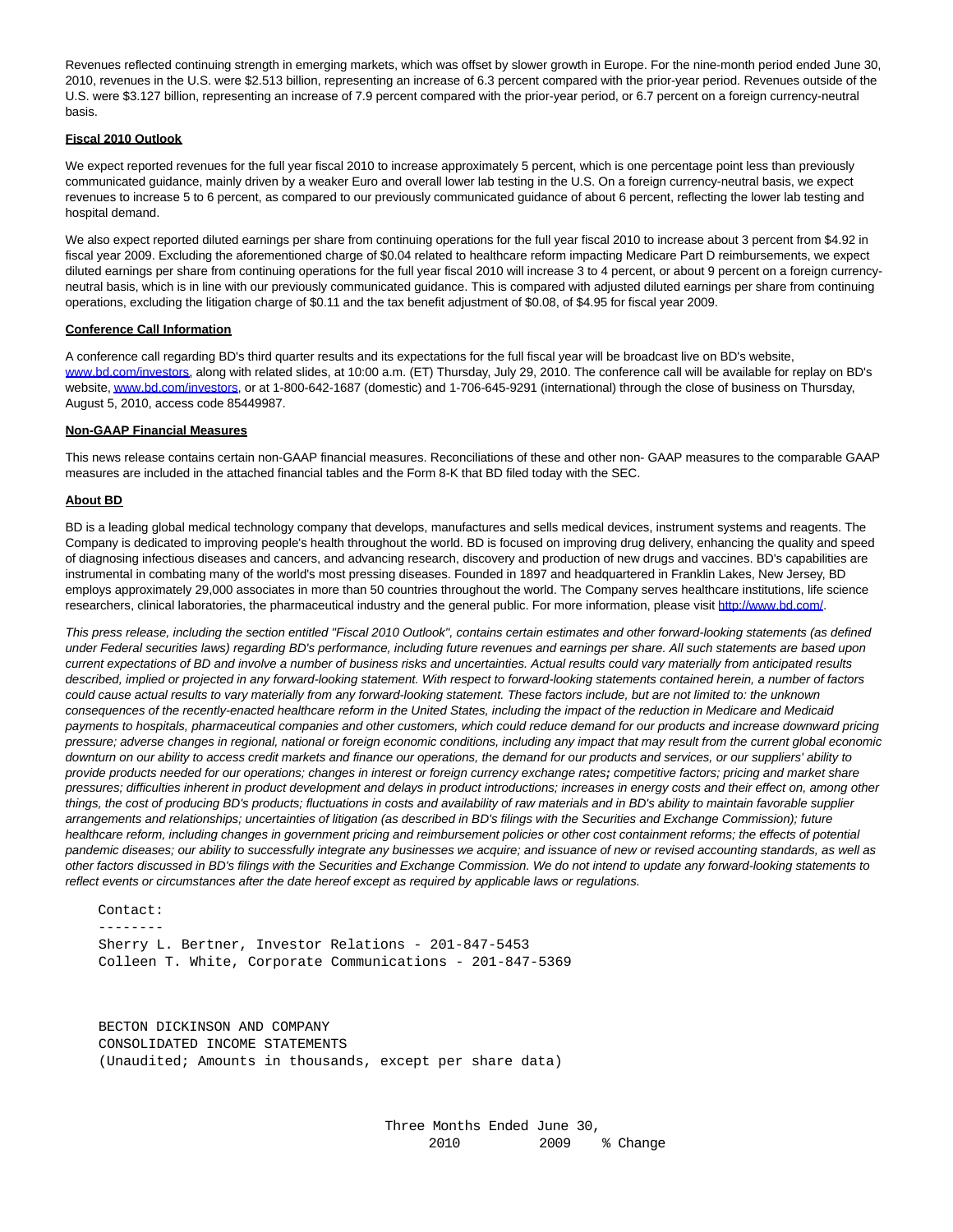| 905,822 860,063 5.3<br>108,623 98,489<br>10.3<br>1,438,129 1,388,492<br>3.6<br>440,100 431,763<br>1.9<br>$(13,085)$ $(11,288)$<br>15.9<br>(4, 247)<br>1,348<br>$\begin{array}{cccccccccc} \multicolumn{2}{c}{} & \multicolumn{2}{c}{} & \multicolumn{2}{c}{} & \multicolumn{2}{c}{} & \multicolumn{2}{c}{} & \multicolumn{2}{c}{} & \multicolumn{2}{c}{} & \multicolumn{2}{c}{} & \multicolumn{2}{c}{} & \multicolumn{2}{c}{} & \multicolumn{2}{c}{} & \multicolumn{2}{c}{} & \multicolumn{2}{c}{} & \multicolumn{2}{c}{} & \multicolumn{2}{c}{} & \multicolumn{2}{c}{} & \multicolumn{2}{c}{} & \multicolumn{2}{c}{} & \multicolumn{2}{c}{} & \mult$<br>$\begin{tabular}{lllllllllll} \toprule[-1mm]{1mm}{6mm} & \multicolumn{1}{c}{\multicolumn{1}{c}{\multicolumn{1}{c}{\multicolumn{1}{c}{\multicolumn{1}{c}{\multicolumn{1}{c}{\multicolumn{1}{c}{\multicolumn{1}{c}{\multicolumn{1}{c}{\multicolumn{1}{c}{\hspace{-1.2mm}c}}}}}}\label{eq:2.13} \end{tabular}$<br>$ -$<br>430,457 428,995<br>0.3<br>90,291<br>37.5<br>124,174<br>--------<br>-------<br>$\qquad \qquad - - - -$<br>INCOME FROM CONTINUING OPERATIONS 306,283<br>338,704 |
|-----------------------------------------------------------------------------------------------------------------------------------------------------------------------------------------------------------------------------------------------------------------------------------------------------------------------------------------------------------------------------------------------------------------------------------------------------------------------------------------------------------------------------------------------------------------------------------------------------------------------------------------------------------------------------------------------------------------------------------------------------------------------------------------------------------------------------------------------------------------------------------------------------------------------------------------------------------------------------------------------------------------------------------------------------------------------------------------------------------------------------------------------|
| 423,684 429,940 (1.5)<br>2,094 12,767 (83.6)<br>NM<br>(9.6)                                                                                                                                                                                                                                                                                                                                                                                                                                                                                                                                                                                                                                                                                                                                                                                                                                                                                                                                                                                                                                                                                   |
|                                                                                                                                                                                                                                                                                                                                                                                                                                                                                                                                                                                                                                                                                                                                                                                                                                                                                                                                                                                                                                                                                                                                               |
|                                                                                                                                                                                                                                                                                                                                                                                                                                                                                                                                                                                                                                                                                                                                                                                                                                                                                                                                                                                                                                                                                                                                               |
|                                                                                                                                                                                                                                                                                                                                                                                                                                                                                                                                                                                                                                                                                                                                                                                                                                                                                                                                                                                                                                                                                                                                               |
|                                                                                                                                                                                                                                                                                                                                                                                                                                                                                                                                                                                                                                                                                                                                                                                                                                                                                                                                                                                                                                                                                                                                               |
|                                                                                                                                                                                                                                                                                                                                                                                                                                                                                                                                                                                                                                                                                                                                                                                                                                                                                                                                                                                                                                                                                                                                               |
|                                                                                                                                                                                                                                                                                                                                                                                                                                                                                                                                                                                                                                                                                                                                                                                                                                                                                                                                                                                                                                                                                                                                               |
|                                                                                                                                                                                                                                                                                                                                                                                                                                                                                                                                                                                                                                                                                                                                                                                                                                                                                                                                                                                                                                                                                                                                               |
|                                                                                                                                                                                                                                                                                                                                                                                                                                                                                                                                                                                                                                                                                                                                                                                                                                                                                                                                                                                                                                                                                                                                               |
|                                                                                                                                                                                                                                                                                                                                                                                                                                                                                                                                                                                                                                                                                                                                                                                                                                                                                                                                                                                                                                                                                                                                               |
|                                                                                                                                                                                                                                                                                                                                                                                                                                                                                                                                                                                                                                                                                                                                                                                                                                                                                                                                                                                                                                                                                                                                               |
|                                                                                                                                                                                                                                                                                                                                                                                                                                                                                                                                                                                                                                                                                                                                                                                                                                                                                                                                                                                                                                                                                                                                               |
|                                                                                                                                                                                                                                                                                                                                                                                                                                                                                                                                                                                                                                                                                                                                                                                                                                                                                                                                                                                                                                                                                                                                               |
|                                                                                                                                                                                                                                                                                                                                                                                                                                                                                                                                                                                                                                                                                                                                                                                                                                                                                                                                                                                                                                                                                                                                               |
|                                                                                                                                                                                                                                                                                                                                                                                                                                                                                                                                                                                                                                                                                                                                                                                                                                                                                                                                                                                                                                                                                                                                               |
|                                                                                                                                                                                                                                                                                                                                                                                                                                                                                                                                                                                                                                                                                                                                                                                                                                                                                                                                                                                                                                                                                                                                               |
|                                                                                                                                                                                                                                                                                                                                                                                                                                                                                                                                                                                                                                                                                                                                                                                                                                                                                                                                                                                                                                                                                                                                               |
| 625<br>2,323 (73.1)<br>$- - -$<br>$- - - - - -$<br>$- - - - -$                                                                                                                                                                                                                                                                                                                                                                                                                                                                                                                                                                                                                                                                                                                                                                                                                                                                                                                                                                                                                                                                                |
| \$306,908 \$341,027<br>(10.0)                                                                                                                                                                                                                                                                                                                                                                                                                                                                                                                                                                                                                                                                                                                                                                                                                                                                                                                                                                                                                                                                                                                 |
| ---------<br>---------                                                                                                                                                                                                                                                                                                                                                                                                                                                                                                                                                                                                                                                                                                                                                                                                                                                                                                                                                                                                                                                                                                                        |
|                                                                                                                                                                                                                                                                                                                                                                                                                                                                                                                                                                                                                                                                                                                                                                                                                                                                                                                                                                                                                                                                                                                                               |
|                                                                                                                                                                                                                                                                                                                                                                                                                                                                                                                                                                                                                                                                                                                                                                                                                                                                                                                                                                                                                                                                                                                                               |
| Income from continuing operations \$1.31<br>\$1.41<br>(7.1)                                                                                                                                                                                                                                                                                                                                                                                                                                                                                                                                                                                                                                                                                                                                                                                                                                                                                                                                                                                                                                                                                   |
| \$0.00<br>\$0.01<br>ΝM                                                                                                                                                                                                                                                                                                                                                                                                                                                                                                                                                                                                                                                                                                                                                                                                                                                                                                                                                                                                                                                                                                                        |
| \$1.32<br>\$1.42<br>(7.0)                                                                                                                                                                                                                                                                                                                                                                                                                                                                                                                                                                                                                                                                                                                                                                                                                                                                                                                                                                                                                                                                                                                     |
|                                                                                                                                                                                                                                                                                                                                                                                                                                                                                                                                                                                                                                                                                                                                                                                                                                                                                                                                                                                                                                                                                                                                               |
| \$1.29<br>\$1.38<br>(6.5)                                                                                                                                                                                                                                                                                                                                                                                                                                                                                                                                                                                                                                                                                                                                                                                                                                                                                                                                                                                                                                                                                                                     |
| \$0.00<br>\$0.01<br>NM                                                                                                                                                                                                                                                                                                                                                                                                                                                                                                                                                                                                                                                                                                                                                                                                                                                                                                                                                                                                                                                                                                                        |
| \$1.29<br>\$1.39<br>(7.2)                                                                                                                                                                                                                                                                                                                                                                                                                                                                                                                                                                                                                                                                                                                                                                                                                                                                                                                                                                                                                                                                                                                     |
|                                                                                                                                                                                                                                                                                                                                                                                                                                                                                                                                                                                                                                                                                                                                                                                                                                                                                                                                                                                                                                                                                                                                               |

NM - Not Meaningful

(1) Total per share amounts may not add due to rounding

Page 1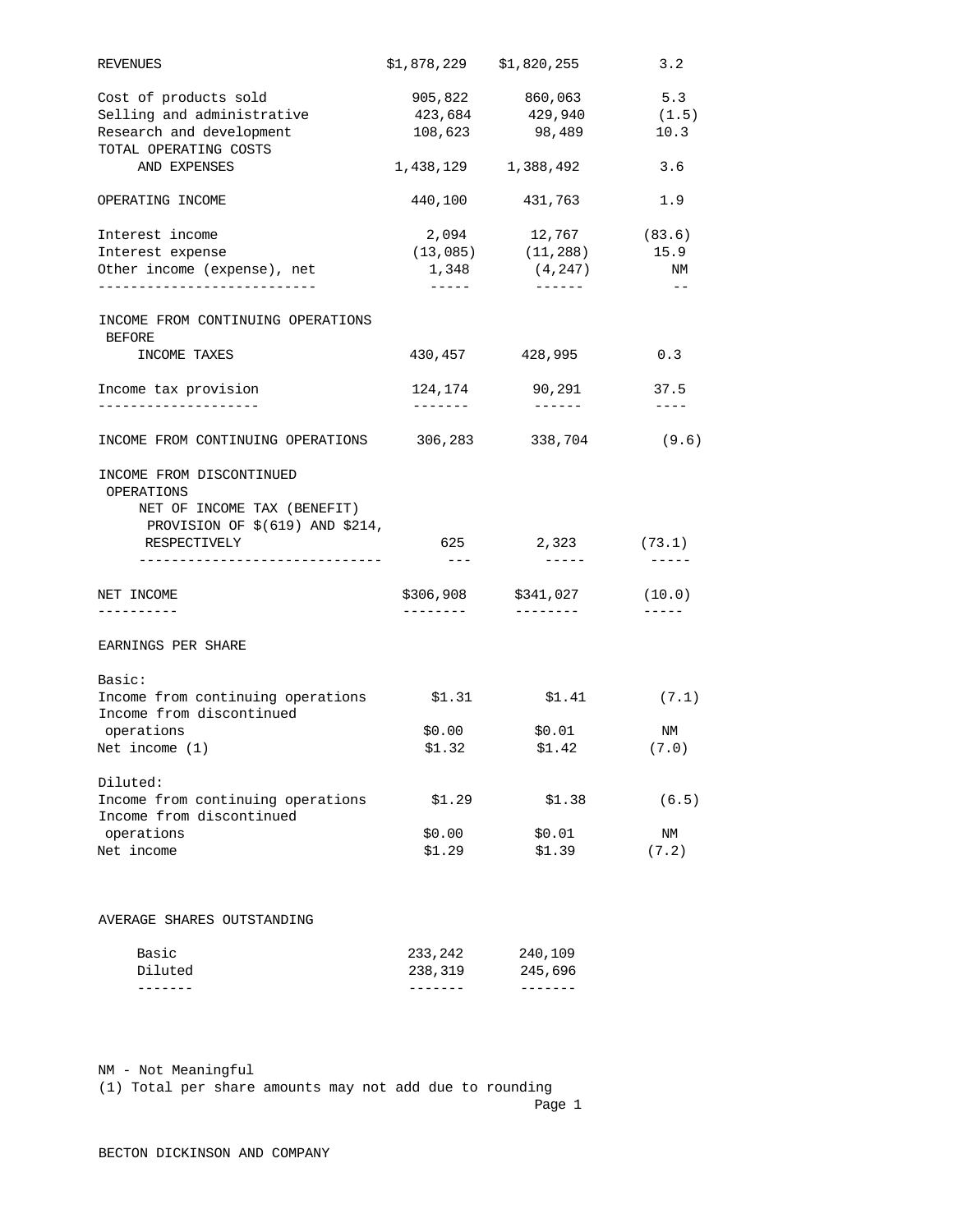|                                                               | Nine Months Ended June 30,                                                                                                                                                                                                                                                                                                                                                                                                                                                 | 2010 2009 % Change                                                                                                                                                                                                                                                                                                                                                                                                                                                         |                                                             |
|---------------------------------------------------------------|----------------------------------------------------------------------------------------------------------------------------------------------------------------------------------------------------------------------------------------------------------------------------------------------------------------------------------------------------------------------------------------------------------------------------------------------------------------------------|----------------------------------------------------------------------------------------------------------------------------------------------------------------------------------------------------------------------------------------------------------------------------------------------------------------------------------------------------------------------------------------------------------------------------------------------------------------------------|-------------------------------------------------------------|
|                                                               | $\frac{1}{2}$                                                                                                                                                                                                                                                                                                                                                                                                                                                              | $\frac{1}{2}$                                                                                                                                                                                                                                                                                                                                                                                                                                                              |                                                             |
| <b>REVENUES</b>                                               |                                                                                                                                                                                                                                                                                                                                                                                                                                                                            | \$5,639,857 \$5,263,141                                                                                                                                                                                                                                                                                                                                                                                                                                                    | 7.2                                                         |
| Cost of products sold                                         |                                                                                                                                                                                                                                                                                                                                                                                                                                                                            | 2,712,259 2,485,687                                                                                                                                                                                                                                                                                                                                                                                                                                                        | 9.1                                                         |
| Selling and administrative                                    |                                                                                                                                                                                                                                                                                                                                                                                                                                                                            | 1,300,958 1,272,318                                                                                                                                                                                                                                                                                                                                                                                                                                                        | 2.3                                                         |
| Research and development                                      |                                                                                                                                                                                                                                                                                                                                                                                                                                                                            | 310,025 294,391                                                                                                                                                                                                                                                                                                                                                                                                                                                            | 5.3                                                         |
| __________________________<br>TOTAL OPERATING COSTS           | -------                                                                                                                                                                                                                                                                                                                                                                                                                                                                    |                                                                                                                                                                                                                                                                                                                                                                                                                                                                            | $- - -$                                                     |
| AND EXPENSES                                                  |                                                                                                                                                                                                                                                                                                                                                                                                                                                                            | 4, 323, 242 4, 052, 396                                                                                                                                                                                                                                                                                                                                                                                                                                                    | 6.7                                                         |
| ------------                                                  | ----------                                                                                                                                                                                                                                                                                                                                                                                                                                                                 | ----------                                                                                                                                                                                                                                                                                                                                                                                                                                                                 | $\qquad \qquad - -$                                         |
| OPERATING INCOME                                              |                                                                                                                                                                                                                                                                                                                                                                                                                                                                            | 1,316,615 1,210,745                                                                                                                                                                                                                                                                                                                                                                                                                                                        | 8.7                                                         |
| Interest income                                               |                                                                                                                                                                                                                                                                                                                                                                                                                                                                            | 20,535 18,730                                                                                                                                                                                                                                                                                                                                                                                                                                                              | 9.6                                                         |
| Interest expense                                              |                                                                                                                                                                                                                                                                                                                                                                                                                                                                            | $(38, 985)$ $(26, 607)$ 46.5                                                                                                                                                                                                                                                                                                                                                                                                                                               |                                                             |
| Other expense, net                                            |                                                                                                                                                                                                                                                                                                                                                                                                                                                                            | $(843)$ (538)                                                                                                                                                                                                                                                                                                                                                                                                                                                              | 56.7                                                        |
| ------------------                                            | $\frac{1}{2} \left( \frac{1}{2} \right) \left( \frac{1}{2} \right) \left( \frac{1}{2} \right) \left( \frac{1}{2} \right) \left( \frac{1}{2} \right) \left( \frac{1}{2} \right) \left( \frac{1}{2} \right) \left( \frac{1}{2} \right) \left( \frac{1}{2} \right) \left( \frac{1}{2} \right) \left( \frac{1}{2} \right) \left( \frac{1}{2} \right) \left( \frac{1}{2} \right) \left( \frac{1}{2} \right) \left( \frac{1}{2} \right) \left( \frac{1}{2} \right) \left( \frac$ | ------                                                                                                                                                                                                                                                                                                                                                                                                                                                                     | $- - - -$                                                   |
| INCOME FROM CONTINUING OPERATIONS<br><b>BEFORE</b>            |                                                                                                                                                                                                                                                                                                                                                                                                                                                                            |                                                                                                                                                                                                                                                                                                                                                                                                                                                                            |                                                             |
| INCOME TAXES                                                  |                                                                                                                                                                                                                                                                                                                                                                                                                                                                            | 1,297,322 1,202,330                                                                                                                                                                                                                                                                                                                                                                                                                                                        | 7.9                                                         |
| Income tax provision                                          |                                                                                                                                                                                                                                                                                                                                                                                                                                                                            | 377,336 295,033                                                                                                                                                                                                                                                                                                                                                                                                                                                            | 27.9                                                        |
|                                                               | --------                                                                                                                                                                                                                                                                                                                                                                                                                                                                   | --------                                                                                                                                                                                                                                                                                                                                                                                                                                                                   | $\frac{1}{2}$                                               |
| INCOME FROM CONTINUING OPERATIONS 919,986 907,297             |                                                                                                                                                                                                                                                                                                                                                                                                                                                                            |                                                                                                                                                                                                                                                                                                                                                                                                                                                                            | 1.4                                                         |
| INCOME FROM DISCONTINUED                                      |                                                                                                                                                                                                                                                                                                                                                                                                                                                                            |                                                                                                                                                                                                                                                                                                                                                                                                                                                                            |                                                             |
| OPERATIONS                                                    |                                                                                                                                                                                                                                                                                                                                                                                                                                                                            |                                                                                                                                                                                                                                                                                                                                                                                                                                                                            |                                                             |
| NET OF INCOME TAX (BENEFIT)                                   |                                                                                                                                                                                                                                                                                                                                                                                                                                                                            |                                                                                                                                                                                                                                                                                                                                                                                                                                                                            |                                                             |
| PROVISION OF                                                  |                                                                                                                                                                                                                                                                                                                                                                                                                                                                            |                                                                                                                                                                                                                                                                                                                                                                                                                                                                            |                                                             |
| \$(519) AND \$1,681, RESPECTIVELY                             |                                                                                                                                                                                                                                                                                                                                                                                                                                                                            | 929 7,086                                                                                                                                                                                                                                                                                                                                                                                                                                                                  |                                                             |
|                                                               |                                                                                                                                                                                                                                                                                                                                                                                                                                                                            |                                                                                                                                                                                                                                                                                                                                                                                                                                                                            |                                                             |
|                                                               | $\frac{1}{2} \frac{1}{2} \frac{1}{2} \frac{1}{2} \frac{1}{2} \frac{1}{2} \frac{1}{2} \frac{1}{2} \frac{1}{2} \frac{1}{2} \frac{1}{2} \frac{1}{2} \frac{1}{2} \frac{1}{2} \frac{1}{2} \frac{1}{2} \frac{1}{2} \frac{1}{2} \frac{1}{2} \frac{1}{2} \frac{1}{2} \frac{1}{2} \frac{1}{2} \frac{1}{2} \frac{1}{2} \frac{1}{2} \frac{1}{2} \frac{1}{2} \frac{1}{2} \frac{1}{2} \frac{1}{2} \frac{$                                                                               | $\frac{1}{2} \left( \frac{1}{2} \right) \left( \frac{1}{2} \right) \left( \frac{1}{2} \right) \left( \frac{1}{2} \right) \left( \frac{1}{2} \right) \left( \frac{1}{2} \right) \left( \frac{1}{2} \right) \left( \frac{1}{2} \right) \left( \frac{1}{2} \right) \left( \frac{1}{2} \right) \left( \frac{1}{2} \right) \left( \frac{1}{2} \right) \left( \frac{1}{2} \right) \left( \frac{1}{2} \right) \left( \frac{1}{2} \right) \left( \frac{1}{2} \right) \left( \frac$ |                                                             |
| NET INCOME                                                    |                                                                                                                                                                                                                                                                                                                                                                                                                                                                            | \$920,915 \$914,383                                                                                                                                                                                                                                                                                                                                                                                                                                                        |                                                             |
|                                                               |                                                                                                                                                                                                                                                                                                                                                                                                                                                                            |                                                                                                                                                                                                                                                                                                                                                                                                                                                                            |                                                             |
| EARNINGS PER SHARE                                            |                                                                                                                                                                                                                                                                                                                                                                                                                                                                            |                                                                                                                                                                                                                                                                                                                                                                                                                                                                            |                                                             |
| Basic:                                                        |                                                                                                                                                                                                                                                                                                                                                                                                                                                                            |                                                                                                                                                                                                                                                                                                                                                                                                                                                                            |                                                             |
| Income from continuing operations<br>Income from discontinued | \$3.91                                                                                                                                                                                                                                                                                                                                                                                                                                                                     | \$3.77                                                                                                                                                                                                                                                                                                                                                                                                                                                                     |                                                             |
| operations                                                    | \$0.00                                                                                                                                                                                                                                                                                                                                                                                                                                                                     | \$0.03                                                                                                                                                                                                                                                                                                                                                                                                                                                                     |                                                             |
| Net income                                                    | \$3.91                                                                                                                                                                                                                                                                                                                                                                                                                                                                     | \$3.80                                                                                                                                                                                                                                                                                                                                                                                                                                                                     | (86.9)<br>$- - - - - -$<br>0.7<br>$---$<br>3.7<br>NM<br>2.9 |
| Diluted:                                                      |                                                                                                                                                                                                                                                                                                                                                                                                                                                                            |                                                                                                                                                                                                                                                                                                                                                                                                                                                                            |                                                             |
| Income from continuing operations                             | \$3.81                                                                                                                                                                                                                                                                                                                                                                                                                                                                     | \$3.67                                                                                                                                                                                                                                                                                                                                                                                                                                                                     | 3.8                                                         |
| Income from discontinued                                      |                                                                                                                                                                                                                                                                                                                                                                                                                                                                            |                                                                                                                                                                                                                                                                                                                                                                                                                                                                            |                                                             |
| operations                                                    | \$0.00                                                                                                                                                                                                                                                                                                                                                                                                                                                                     | \$0.03                                                                                                                                                                                                                                                                                                                                                                                                                                                                     | NM                                                          |

AVERAGE SHARES OUTSTANDING

| Basic   | 235,316 | 240,923 |
|---------|---------|---------|
| Diluted | 241,151 | 247,083 |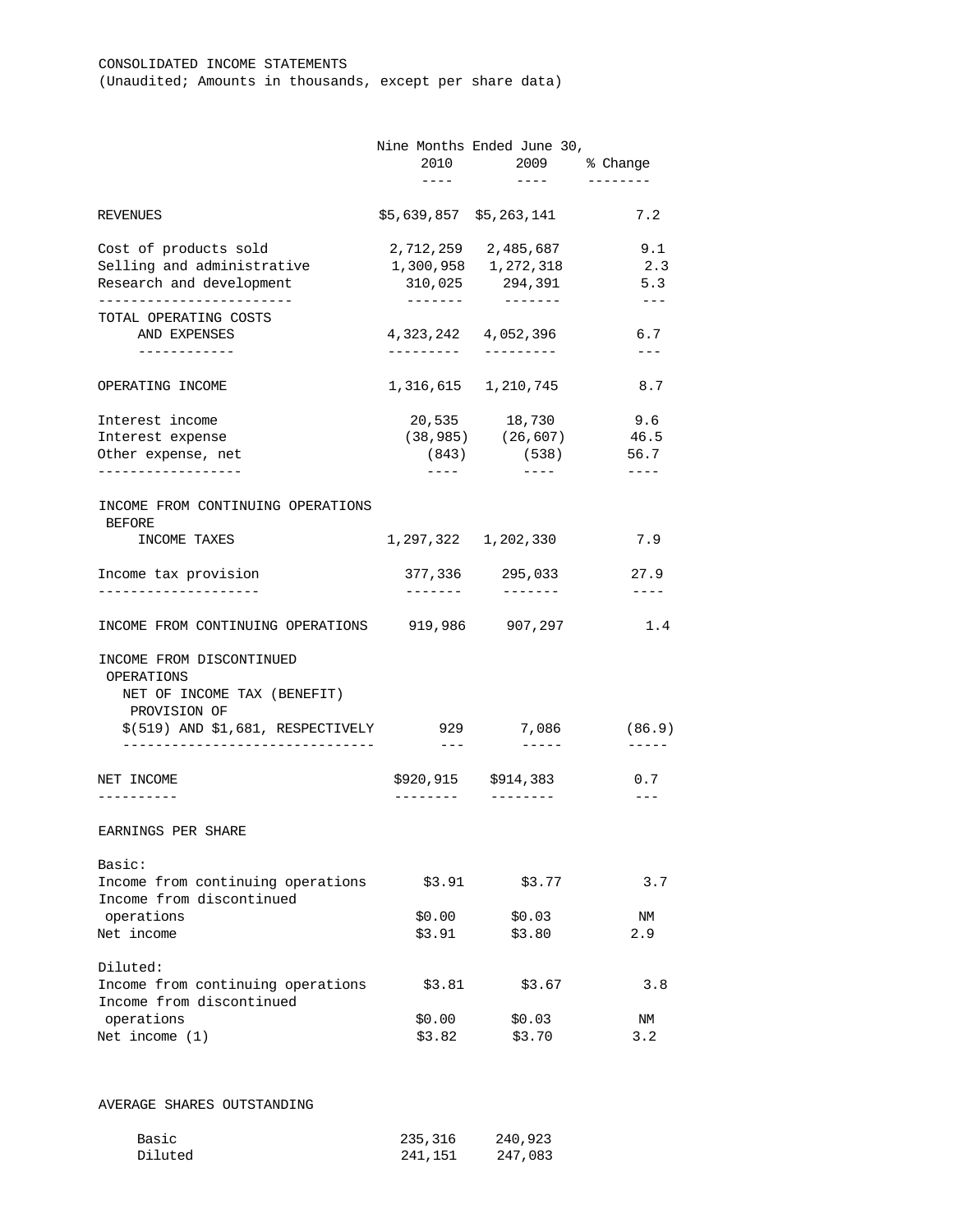NM - Not Meaningful (1) Total per share amounts may not add due to rounding

Page 2 and 2 and 2 and 2 and 2 and 2 and 2 and 2 and 2 and 2 and 2 and 2 and 2 and 2 and 2 and 2 and 2 and 2 and 2

 BECTON DICKINSON AND COMPANY SUPPLEMENTAL REVENUE INFORMATION REVENUES BY SEGMENT AND GEOGRAPHIC AREA (Unaudited; Amounts in thousands)

|                                         | 2010<br>----                   | Three Months Ended June 30,<br>2009<br>---- | % Change     |
|-----------------------------------------|--------------------------------|---------------------------------------------|--------------|
| BD MEDICAL                              |                                |                                             |              |
| - - - - - - - - - -                     |                                |                                             |              |
| United States \$401,965                 |                                | \$397,898                                   | 1.0          |
| International 590,875                   |                                | 570,773                                     | 3.5          |
| -----------<br>TOTAL                    | $- - - - - - - -$<br>\$992,840 | $- - - - - - - -$<br>\$968,671              | $---$<br>2.5 |
|                                         | --------                       | ---------                                   |              |
| BD DIAGNOSTICS                          |                                |                                             |              |
| United States \$303,521                 |                                | \$299,374                                   | 1.4          |
| International 272,748                   |                                | 267,005                                     | 2.2          |
| . _ _ _ _ _ _ _ _ _ _ _<br>TOTAL        | ________<br>\$576,269          | $- - - - - - -$<br>\$566,379                | 1.7          |
| $- - - -$                               | --------                       | --------                                    |              |
| <b>BD BIOSCIENCES</b>                   |                                |                                             |              |
| ------------<br>United States \$124,146 |                                | \$108,136                                   | 14.8         |
| International                           | 184,974                        | 177,069                                     | 4.5          |
| ------------<br>TOTAL                   | \$309,120                      | -------<br>\$285, 205                       | 8.4          |
|                                         |                                |                                             |              |
| TOTAL REVENUES                          |                                |                                             |              |
| . <u>.</u><br>United States \$829,632   |                                | \$805,408                                   | 3.0          |
| International 1,048,597                 |                                | 1,014,847                                   | 3.3          |
| TOTAL                                   | ----------<br>\$1,878,229      | ----------<br>\$1,820,255                   | $---$<br>3.2 |
|                                         |                                | ----------                                  | ---          |

 BECTON DICKINSON AND COMPANY SUPPLEMENTAL REVENUE INFORMATION REVENUES BY SEGMENT AND GEOGRAPHIC AREA (Unaudited; Amounts in thousands)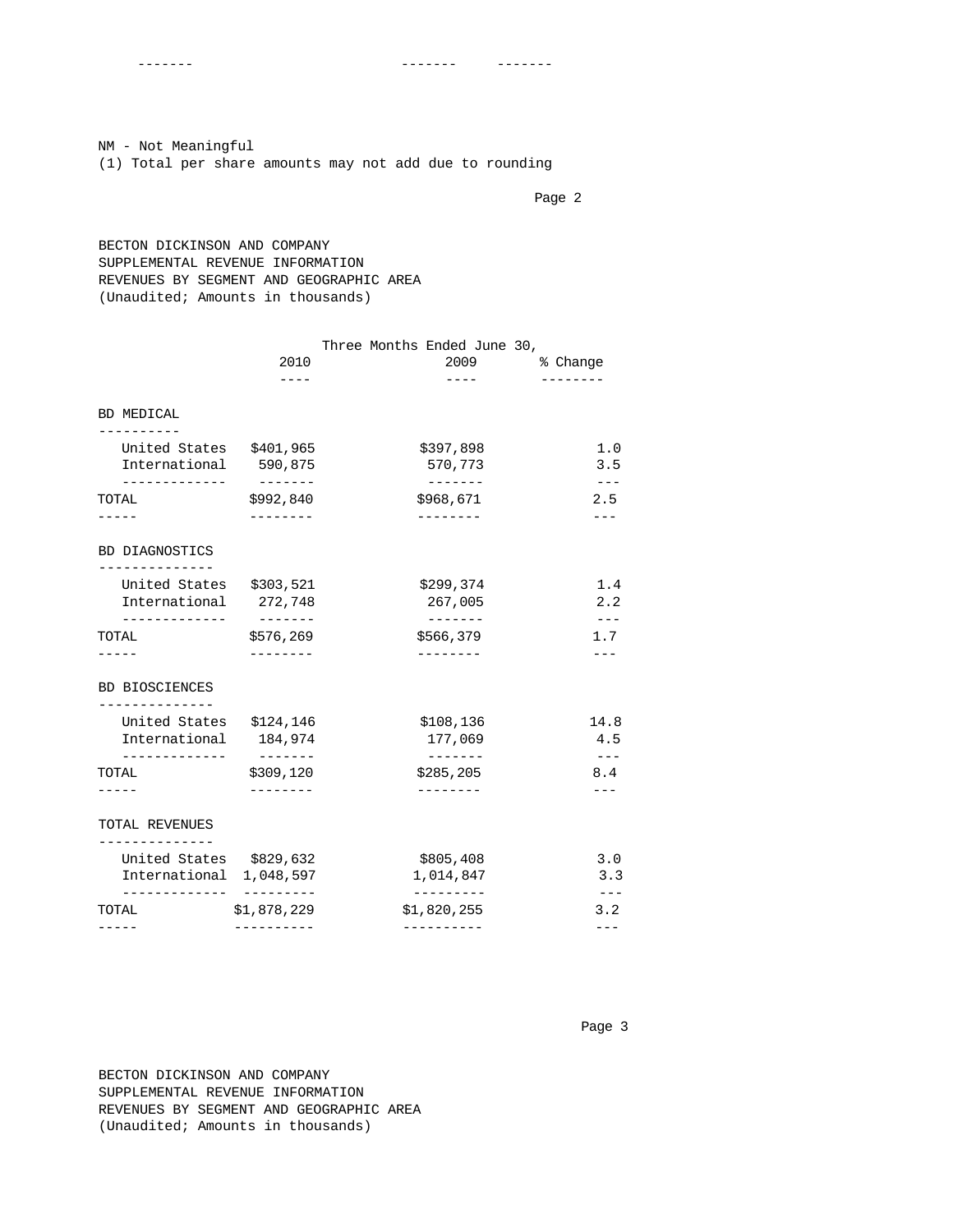|                                  |                           | Nine Months Ended June 30,     |                |
|----------------------------------|---------------------------|--------------------------------|----------------|
|                                  | 2010                      | 2009                           | % Change       |
|                                  | $- - - -$                 | $- - - - -$                    | ---------      |
| BD MEDICAL<br>-----------        |                           |                                |                |
| United States                    | \$1,254,592               | \$1,167,062                    | 7.5            |
| International                    | 1,723,954                 | 1,558,285                      | 10.6           |
| -------------<br>TOTAL           | ---------<br>\$2,978,546  | ----------<br>\$2,725,347      | ----<br>9.3    |
|                                  | -----------               | -----------                    |                |
| BD DIAGNOSTICS                   |                           |                                |                |
| United States                    | \$906,566                 | \$872,055                      | 4.0            |
| International                    | 820,849                   | 774,156                        | 6.0            |
| -------------<br>TOTAL           | \$1,727,415               | $- - - - - - -$<br>\$1,646,211 | 4.9            |
| -----                            | -----------               | -----------                    |                |
| <b>BD BIOSCIENCES</b>            |                           |                                |                |
| ---------------<br>United States | \$351,933                 | \$325,926                      | 8.0            |
| International                    | 581,963                   | 565,657                        | 2.9            |
| -------------<br>TOTAL           | \$933,896                 | \$891,583                      | $- - -$<br>4.7 |
| -----                            | ---------                 | $- - - - - - - -$              |                |
| TOTAL REVENUES                   |                           |                                |                |
| -----------<br>United States     | \$2,513,091               | \$2,365,043                    | 6.3            |
| International                    | 3,126,766                 | 2,898,098                      | 7.9            |
| -------------<br>TOTAL           | ----------<br>\$5,639,857 | __________<br>\$5,263,141      | 7.2            |
| -----                            | ----------                | ----------                     | ---            |

 BECTON DICKINSON AND COMPANY SUPPLEMENTAL REVENUE INFORMATION REVENUES BY BUSINESS SEGMENTS AND UNITS Three Months Ended June 30, (Unaudited; Amounts in thousands)

|                    | United States |           |             |  |
|--------------------|---------------|-----------|-------------|--|
|                    | 2010          | 2009      | ႜ<br>Change |  |
|                    |               |           |             |  |
| BD MEDICAL         |               |           |             |  |
|                    |               |           |             |  |
| Medical Surgical   |               |           |             |  |
| Systems            | \$252,438     | \$256,171 | (1.5)       |  |
| Diabetes Care      | 96,071        | 91,330    | 5.2         |  |
| Pharmaceutical     |               |           |             |  |
| Systems            | 45,824        | 43,460    | 5.4         |  |
| Ophthalmic Systems | 7,632         | 6,937     | 10.0        |  |
| TOTAL              | \$401,965     | \$397,898 | 1.0         |  |
|                    |               |           |             |  |

BD DIAGNOSTICS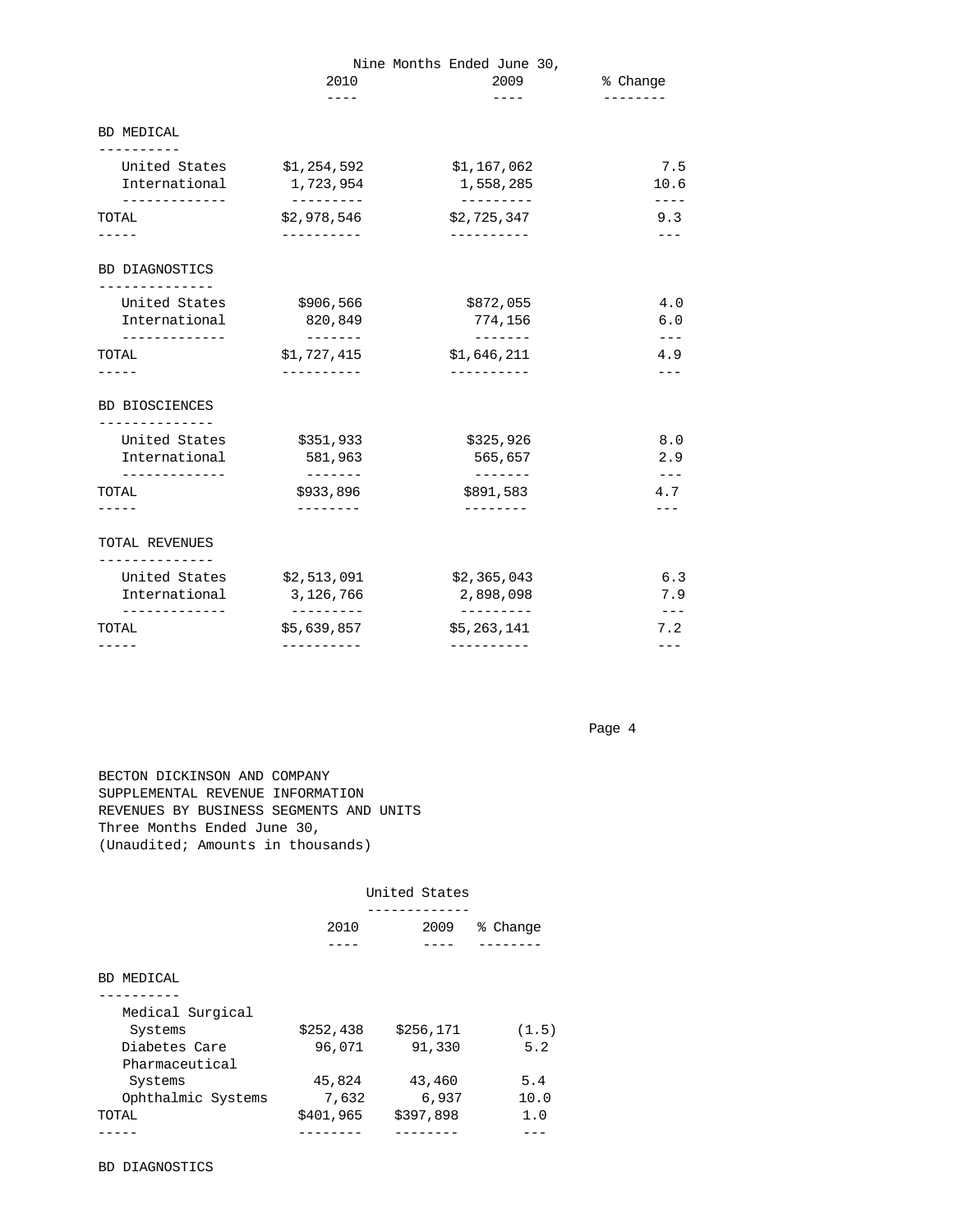| Preanalytical Systems \$159,228 |           | \$155,760 | 2.2  |
|---------------------------------|-----------|-----------|------|
| Diagnostic Systems              | 144,293   | 143,614   | 0.5  |
|                                 |           |           |      |
| TOTAL                           | \$303,521 | \$299,374 | 1.4  |
|                                 |           |           |      |
| <b>BD BIOSCIENCES</b>           |           |           |      |
| Cell Analysis                   | \$84,365  | \$70,518  | 19.6 |
| Discovery Labware               | 39,781    | 37,618    | 5.7  |
|                                 |           |           |      |
| TOTAL                           | \$124,146 | \$108,136 | 14.8 |
|                                 |           |           |      |
| TOTAL UNITED STATES             | \$829,632 | \$805,408 | 3.0  |
|                                 |           |           |      |

 BECTON DICKINSON AND COMPANY SUPPLEMENTAL REVENUE INFORMATION REVENUES BY BUSINESS SEGMENTS AND UNITS Three Months Ended June 30, (continued) (Unaudited; Amounts in thousands)

### International

|  | __________ |  |  |  |  | _ |  |
|--|------------|--|--|--|--|---|--|

|                                            | 2010                 | 2009                       |
|--------------------------------------------|----------------------|----------------------------|
|                                            | ----                 | ----                       |
| <b>BD MEDICAL</b>                          |                      |                            |
| Medical Surgical                           |                      |                            |
| Systems                                    | \$267,461            | \$242,701                  |
| Diabetes Care                              | 101,081              | 94,521                     |
| Pharmaceutical Systems                     | 208,993              | 220,503                    |
| Ophthalmic Systems                         | 13,340               | 13,048                     |
| TOTAL                                      | \$590,875            | \$570,773                  |
|                                            |                      |                            |
| BD DIAGNOSTICS<br>. <u>.</u> .             |                      |                            |
| Preanalytical Systems                      | \$144,298            | \$136,427                  |
| Diagnostic Systems                         | 128,450              | 130,578                    |
| . _ _ _ _ _ _ _ _ _ _ _ _ _ _ _ _<br>TOTAL | -------<br>\$272,748 | -------<br>\$267,005       |
|                                            | ---------            | --------                   |
| <b>BD BIOSCIENCES</b><br>------------      |                      |                            |
| Cell Analysis                              | \$146,068            | \$139,251                  |
| Discovery Labware                          | 38,906               | 37,818                     |
| . _ _ _ _ _ _ _ _ _ _ _ _ _ _ _ _<br>TOTAL | ------<br>\$184,974  | $- - - - - -$<br>\$177,069 |
|                                            |                      |                            |
| TOTAL INTERNATIONAL                        | \$1,048,597          | \$1,014,847                |
|                                            |                      |                            |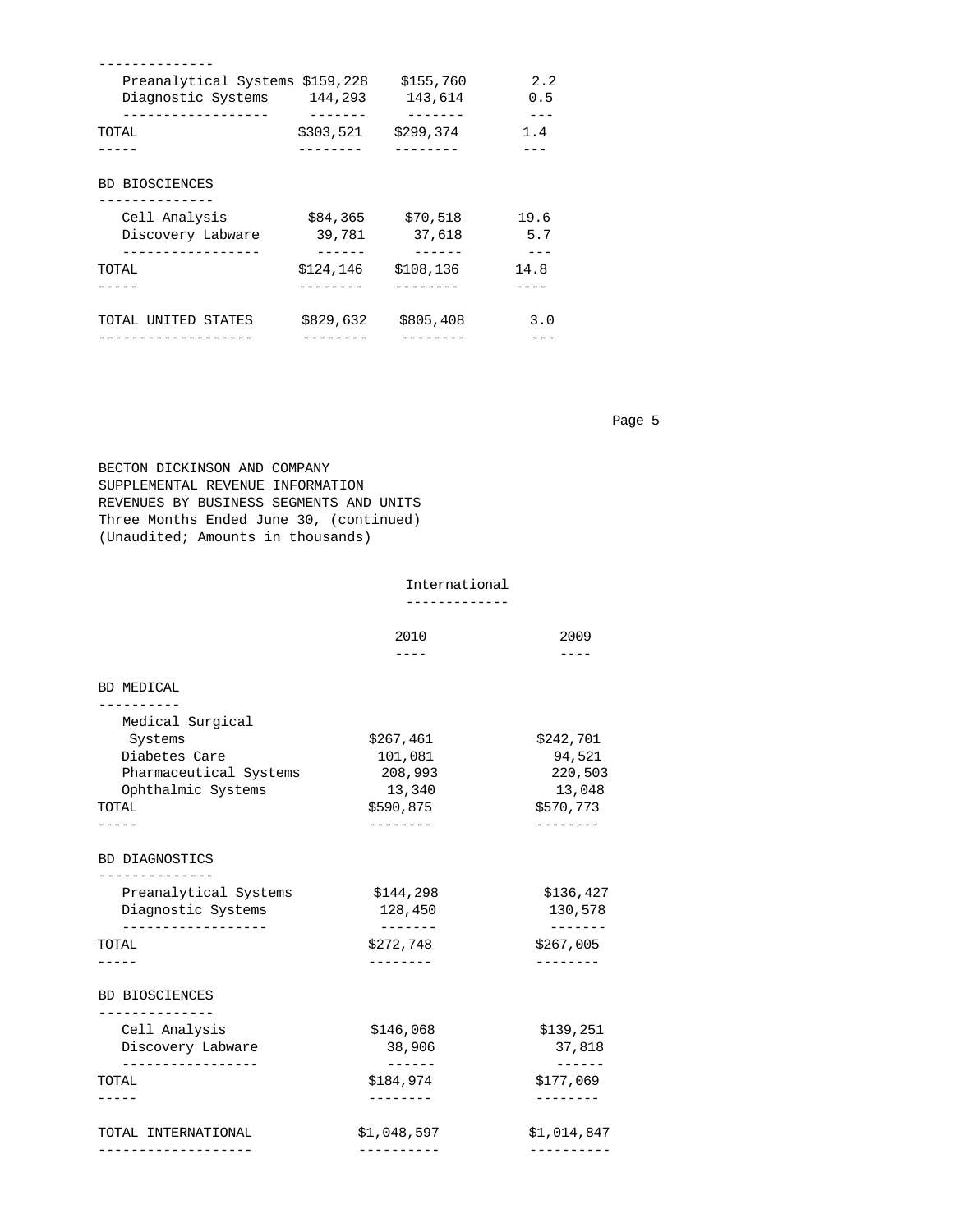-------------

% Change

|                                         |                     | --------            |                                                                                                                                                                                                                                                                                                                                                                                                       |
|-----------------------------------------|---------------------|---------------------|-------------------------------------------------------------------------------------------------------------------------------------------------------------------------------------------------------------------------------------------------------------------------------------------------------------------------------------------------------------------------------------------------------|
|                                         | Reported            | <b>FXN</b>          | FX<br>Impact                                                                                                                                                                                                                                                                                                                                                                                          |
|                                         | --------            | $- - -$             | --------                                                                                                                                                                                                                                                                                                                                                                                              |
| <b>BD MEDICAL</b>                       |                     |                     |                                                                                                                                                                                                                                                                                                                                                                                                       |
| ---------<br>Medical Surgical           |                     |                     |                                                                                                                                                                                                                                                                                                                                                                                                       |
| Systems                                 | 10.2                | 7.4                 | 2.8                                                                                                                                                                                                                                                                                                                                                                                                   |
| Diabetes Care                           | 6.9                 | 7.2                 | (0.3)                                                                                                                                                                                                                                                                                                                                                                                                 |
| Pharmaceutical Systems                  | (5.2)               | (1.6)               | (3.6)                                                                                                                                                                                                                                                                                                                                                                                                 |
| Ophthalmic Systems                      | 2.2                 | 7.1                 | (4.9)                                                                                                                                                                                                                                                                                                                                                                                                 |
| TOTAL                                   | 3.5                 | 3.9                 | (0.4)                                                                                                                                                                                                                                                                                                                                                                                                 |
|                                         | $---$               | $\qquad \qquad - -$ | $- - - -$                                                                                                                                                                                                                                                                                                                                                                                             |
| BD DIAGNOSTICS                          |                     |                     |                                                                                                                                                                                                                                                                                                                                                                                                       |
| --------------<br>Preanalytical Systems | 5.8                 | 5.9                 | (0.1)                                                                                                                                                                                                                                                                                                                                                                                                 |
| Diagnostic Systems                      | (1.6)               | (0.5)               | (1.1)                                                                                                                                                                                                                                                                                                                                                                                                 |
| . <u>.</u><br>TOTAL                     | ----<br>2.2         | $---$<br>2.7        | $\frac{1}{2} \frac{1}{2} \frac{1}{2} \frac{1}{2} \frac{1}{2} \frac{1}{2} \frac{1}{2} \frac{1}{2} \frac{1}{2} \frac{1}{2} \frac{1}{2} \frac{1}{2} \frac{1}{2} \frac{1}{2} \frac{1}{2} \frac{1}{2} \frac{1}{2} \frac{1}{2} \frac{1}{2} \frac{1}{2} \frac{1}{2} \frac{1}{2} \frac{1}{2} \frac{1}{2} \frac{1}{2} \frac{1}{2} \frac{1}{2} \frac{1}{2} \frac{1}{2} \frac{1}{2} \frac{1}{2} \frac{$<br>(0.5) |
|                                         | --- -               | $---$               |                                                                                                                                                                                                                                                                                                                                                                                                       |
| <b>BD BIOSCIENCES</b>                   |                     |                     |                                                                                                                                                                                                                                                                                                                                                                                                       |
| --------------<br>Cell Analysis         | 4.9                 | 10.5                | (5.6)                                                                                                                                                                                                                                                                                                                                                                                                 |
| Discovery Labware                       | 2.9                 | 6.8                 | (3.9)                                                                                                                                                                                                                                                                                                                                                                                                 |
| . <u>.</u>                              | $\qquad \qquad - -$ | $--$                | $\cdots$                                                                                                                                                                                                                                                                                                                                                                                              |
| TOTAL                                   | 4.5                 | 9.7                 | (5.2)                                                                                                                                                                                                                                                                                                                                                                                                 |
|                                         | $---$               | $\qquad \qquad - -$ | ----                                                                                                                                                                                                                                                                                                                                                                                                  |
| TOTAL INTERNATIONAL                     | 3.3                 | 4.6                 | (1.3)                                                                                                                                                                                                                                                                                                                                                                                                 |
|                                         | ---                 | $---$               | ----                                                                                                                                                                                                                                                                                                                                                                                                  |

 BECTON DICKINSON AND COMPANY SUPPLEMENTAL REVENUE INFORMATION REVENUES BY BUSINESS SEGMENTS AND UNITS Three Months Ended June 30, (continued) (Unaudited; Amounts in thousands)

|                  | Total     |           |
|------------------|-----------|-----------|
|                  | 2010      | 2009      |
|                  |           |           |
| BD MEDICAL       |           |           |
| --------         |           |           |
| Medical Surgical |           |           |
| Systems          | \$519,899 | \$498,872 |
| Diabetes Care    | 197,152   | 185,851   |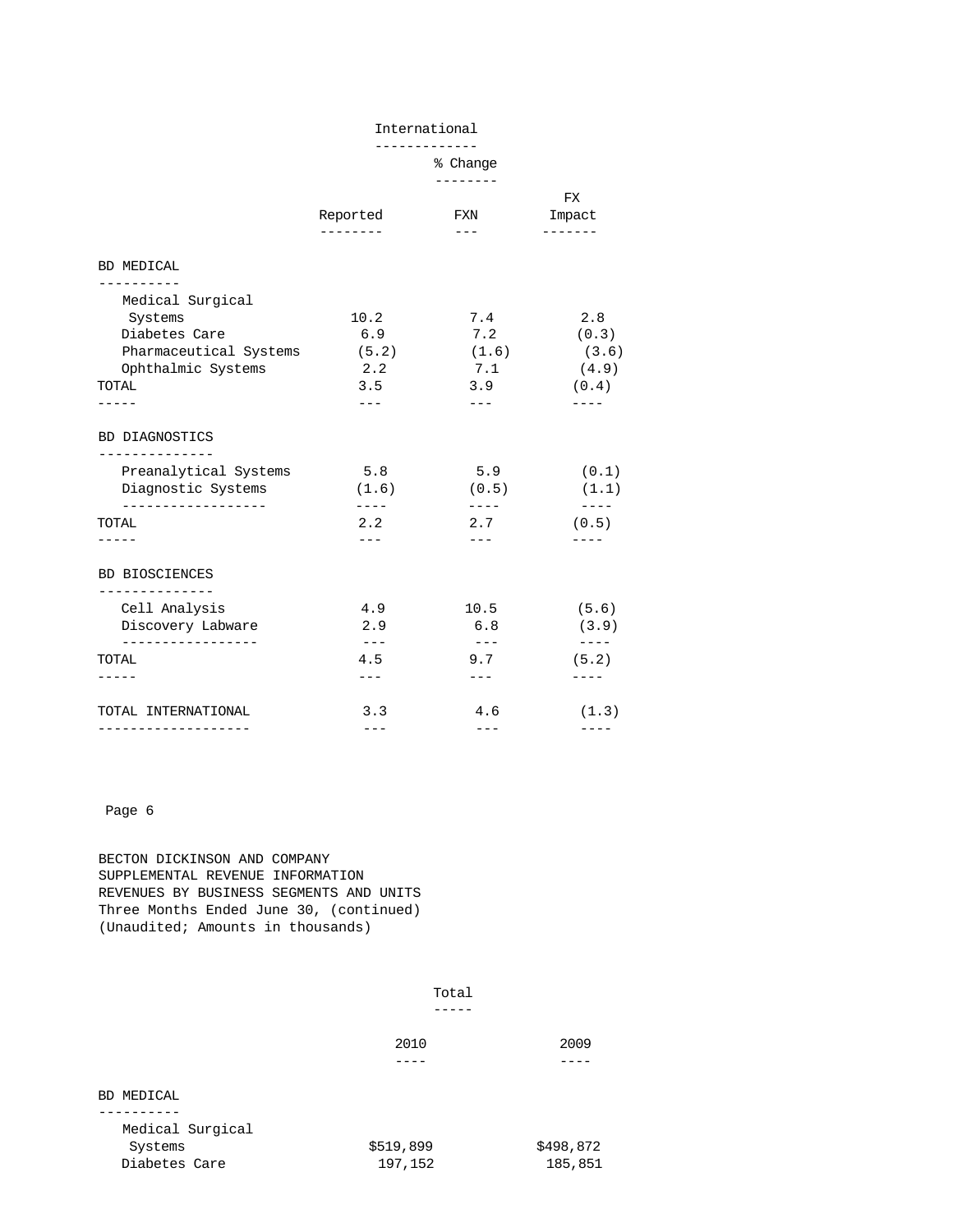| Pharmaceutical Systems                      | 254,817              | 263,963              |
|---------------------------------------------|----------------------|----------------------|
| Ophthalmic Systems                          | 20,972               | 19,985               |
| TOTAL                                       | \$992,840            | \$968,671            |
|                                             |                      |                      |
| <b>BD DIAGNOSTICS</b>                       |                      |                      |
| Preanalytical Systems<br>Diagnostic Systems | \$303,526<br>272,743 | \$292,187<br>274,192 |
| -------------<br>TOTAL                      | .<br>\$576,269       | -------<br>\$566,379 |
|                                             |                      |                      |
| <b>BD BIOSCIENCES</b>                       |                      |                      |
| . _ _ _ _ _ _ _ _ _ _ _<br>Cell Analysis    | \$230,433            | \$209,769            |
| Discovery Labware                           | 78,687               | 75,436               |
| TOTAL                                       | \$309,120            | \$285, 205           |
|                                             |                      |                      |
| TOTAL REVENUES                              | \$1,878,229          | \$1,820,255          |

|                                           | Total<br>-----       |                            |              |
|-------------------------------------------|----------------------|----------------------------|--------------|
|                                           |                      |                            |              |
|                                           | Reported             | ________<br>FXN            | FX<br>Impact |
|                                           | ---------            | $- - -$                    | --------     |
| <b>BD MEDICAL</b><br>.                    |                      |                            |              |
| Medical Surgical                          |                      |                            |              |
| Systems                                   | 4.2                  | 2.8                        | 1.4          |
| Diabetes Care                             | 6.1                  | 6.2                        | (0.1)        |
| Pharmaceutical Systems                    | (3.5)                | (0.4)                      | (3.1)        |
| Ophthalmic Systems                        | 4.9                  | 8.1                        | (3.2)        |
| TOTAL                                     | 2.5                  | 2.7                        | (0.2)        |
|                                           | $- - -$              | $---$                      | $- - - - -$  |
| BD DIAGNOSTICS                            |                      |                            |              |
| ------------<br>Preanalytical Systems     | 3.9                  | 3.9                        |              |
| Diagnostic Systems<br>___________________ | (0.5)                | $\sim$ $-$                 | (0.5)        |
| TOTAL                                     | $- - - -$<br>1.7     | $\qquad \qquad - -$<br>2.0 | (0.3)        |
| -----                                     | $---$                | $---$                      |              |
| <b>BD BIOSCIENCES</b>                     |                      |                            |              |
| --------------<br>Cell Analysis           | 9.9                  | 13.6                       | (3.7)        |
| Discovery Labware                         | 4.3                  | 6.3                        | (2.0)        |
| _________________<br>TOTAL                | $\frac{1}{2}$<br>8.4 | $- - -$<br>11.6            | (3.2)        |
| -----                                     | $---$                | $- - - - -$                | $---$        |
| TOTAL REVENUES                            | 3.2                  | 3.9                        | (0.7)        |
| --------------                            | $---$                | $---$                      | $- - - -$    |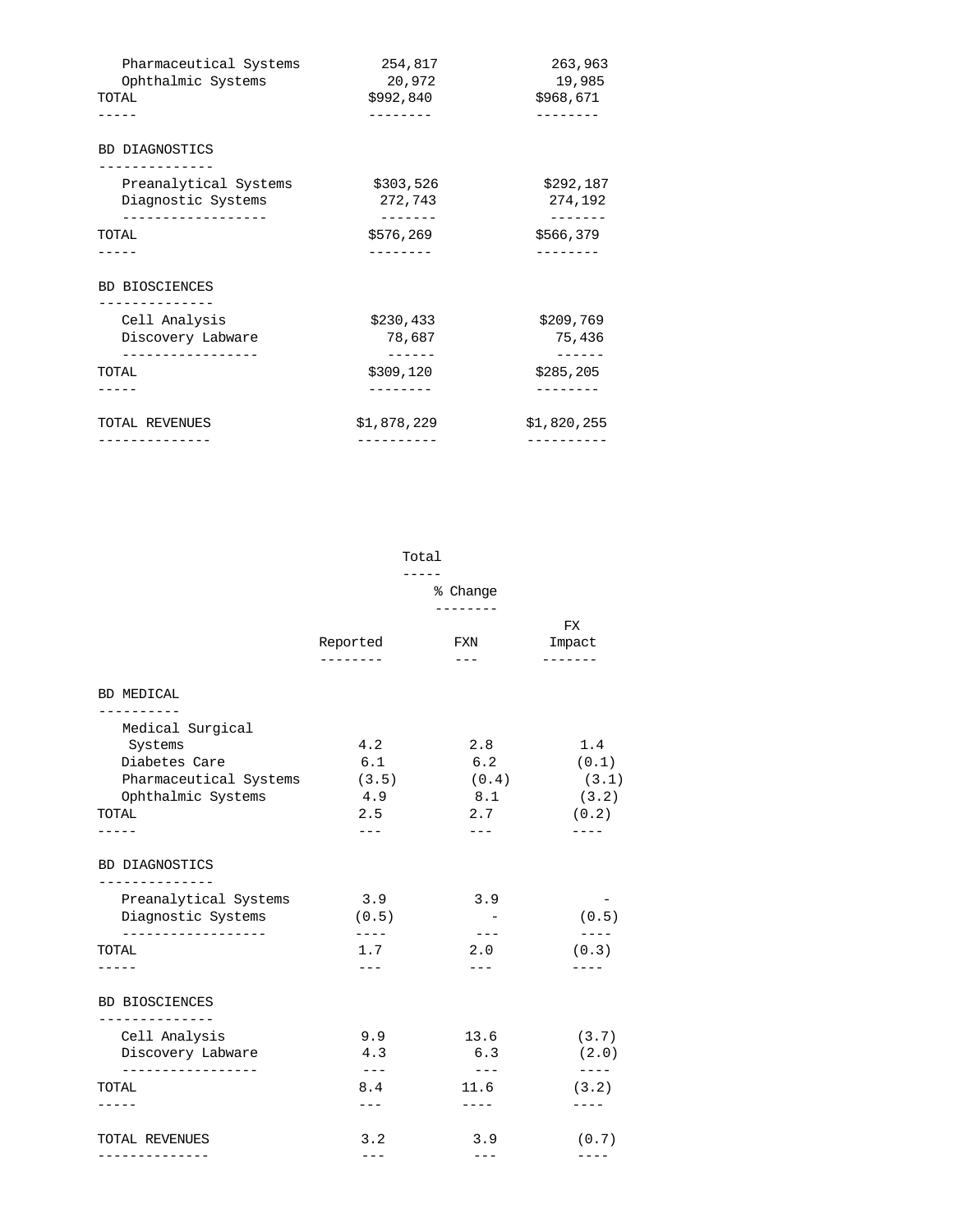### BECTON DICKINSON AND COMPANY SUPPLEMENTAL REVENUE INFORMATION REVENUES BY BUSINESS SEGMENTS AND UNITS Nine Months Ended June 30, (Unaudited; Amounts in thousands)

|                                                   | United States        |                                                |       |
|---------------------------------------------------|----------------------|------------------------------------------------|-------|
|                                                   | 2010                 | ------------<br>$2009$ % Change<br>---- ------ |       |
| BD MEDICAL                                        |                      |                                                |       |
| __________                                        |                      |                                                |       |
| Medical Surgical                                  |                      |                                                |       |
| Systems                                           | \$787,574            | \$754,776                                      | 4.3   |
| Diabetes Care                                     | 285,150              | 263,028                                        | 8.4   |
| Pharmaceutical Systems 159,923                    |                      | 129,177                                        | 23.8  |
| Ophthalmic Systems 21,945                         |                      | 20,081 9.3                                     |       |
| TOTAL                                             | \$1,254,592          | $$1,167,062$ 7.5                               |       |
|                                                   | -----------          | -----------                                    |       |
| BD DIAGNOSTICS                                    |                      |                                                |       |
| --------------<br>Preanalytical Systems \$465,395 |                      | \$452,426                                      | 2.9   |
| Diagnostic Systems 441,171                        |                      | 419,629                                        | 5.1   |
| . <u>.</u> .<br>TOTAL                             | -------<br>\$906,566 | --------<br>$$872,055$ 4.0                     | $  -$ |
|                                                   |                      | ---------                                      |       |
| <b>BD BIOSCIENCES</b>                             |                      |                                                |       |
| . <u>.</u><br>Cell Analysis                       | \$240,152            | \$219,668                                      | 9.3   |
| Discovery Labware                                 | 111,781              | 106,258                                        | 5.2   |
| . <u>.</u> .                                      | -------              | --------                                       | $  -$ |
| TOTAL                                             | \$351,933            | \$325,926                                      | 8.0   |
|                                                   | --------             | ---------                                      | $---$ |
| TOTAL UNITED STATES                               | \$2,513,091          | \$2,365,043                                    | 6.3   |
|                                                   |                      |                                                |       |

Page 8 and the state of the state of the state of the state of the state of the state of the state of the state of the state of the state of the state of the state of the state of the state of the state of the state of the

 BECTON DICKINSON AND COMPANY SUPPLEMENTAL REVENUE INFORMATION REVENUES BY BUSINESS SEGMENTS AND UNITS Nine Months Ended June 30, (continued) (Unaudited; Amounts in thousands)

> International -------------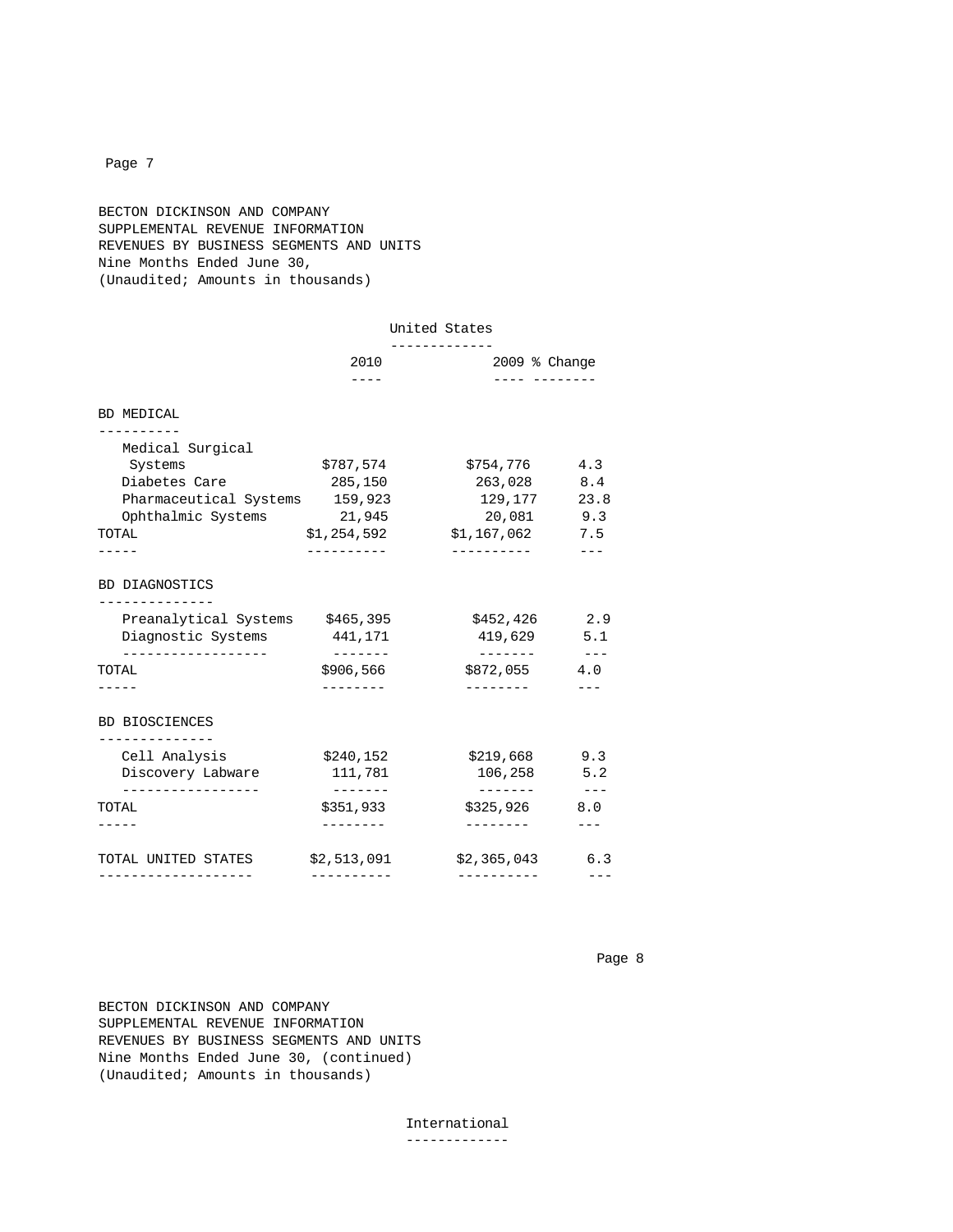|                               | 2010                  | 2009                  |
|-------------------------------|-----------------------|-----------------------|
|                               |                       |                       |
| <b>BD MEDICAL</b>             |                       |                       |
| --------<br>Medical Surgical  |                       |                       |
| Systems                       | \$798,440             | \$697,178             |
| Diabetes Care                 | 301,508               | 271,221               |
| Pharmaceutical Systems        | 583,251               | 550,718               |
| Ophthalmic Systems            | 40,755                | 39,168                |
| TOTAL                         | \$1,723,954           | \$1,558,285           |
|                               |                       |                       |
| BD DIAGNOSTICS                |                       |                       |
| Preanalytical Systems         | \$425,967             | \$396,380             |
| Diagnostic Systems            | 394,882               | 377,776               |
| ------------------<br>TOTAL   | -------<br>\$820,849  | -------<br>\$774,156  |
|                               |                       |                       |
| BD BIOSCIENCES                |                       |                       |
| ------------<br>Cell Analysis | \$464,091             | \$450,615             |
| Discovery Labware             | 117,872               | 115,042               |
| ----------------<br>TOTAL     | --------<br>\$581,963 | --------<br>\$565,657 |
|                               |                       | . _ _ _ _ _ _ _       |
| TOTAL INTERNATIONAL           | \$3,126,766           | \$2,898,098           |
| -------------------           | ---------             | ----------            |

|                                        | International       |                  |               |
|----------------------------------------|---------------------|------------------|---------------|
|                                        | % Change            |                  |               |
|                                        |                     | FX               | <b>FX</b>     |
|                                        |                     | Reported Neutral | Impact        |
|                                        | --------            | ---------        | -------       |
| BD MEDICAL                             |                     |                  |               |
| . <u>.</u><br>Medical Surgical         |                     |                  |               |
| Systems                                | 14.5                | 9.7              | 4.8           |
| Diabetes Care                          | 11.2                | 8.1              | 3.1           |
| Pharmaceutical Systems                 | 5.9                 | 5.0              | 0.9           |
| Ophthalmic Systems                     | 4.1                 | 5.3              | (1.2)         |
| TOTAL                                  | 10.6                | 7.6              | 3.0           |
|                                        | ----                |                  |               |
| BD DIAGNOSTICS                         |                     |                  |               |
| -------------<br>Preanalytical Systems | 7.5                 | 5.3              | 2.2           |
| Diagnostic Systems                     | 4.5                 | 3.9              | 0.6           |
| ------------------                     | $\qquad \qquad - -$ | $\frac{1}{2}$    | $\frac{1}{2}$ |
| TOTAL                                  | 6.0                 | 4.6              | 1.4           |
|                                        |                     | $---$            |               |
| <b>BD BIOSCIENCES</b>                  |                     |                  |               |
| Cell Analysis                          | 3.0                 | 7.1              | (4.1)         |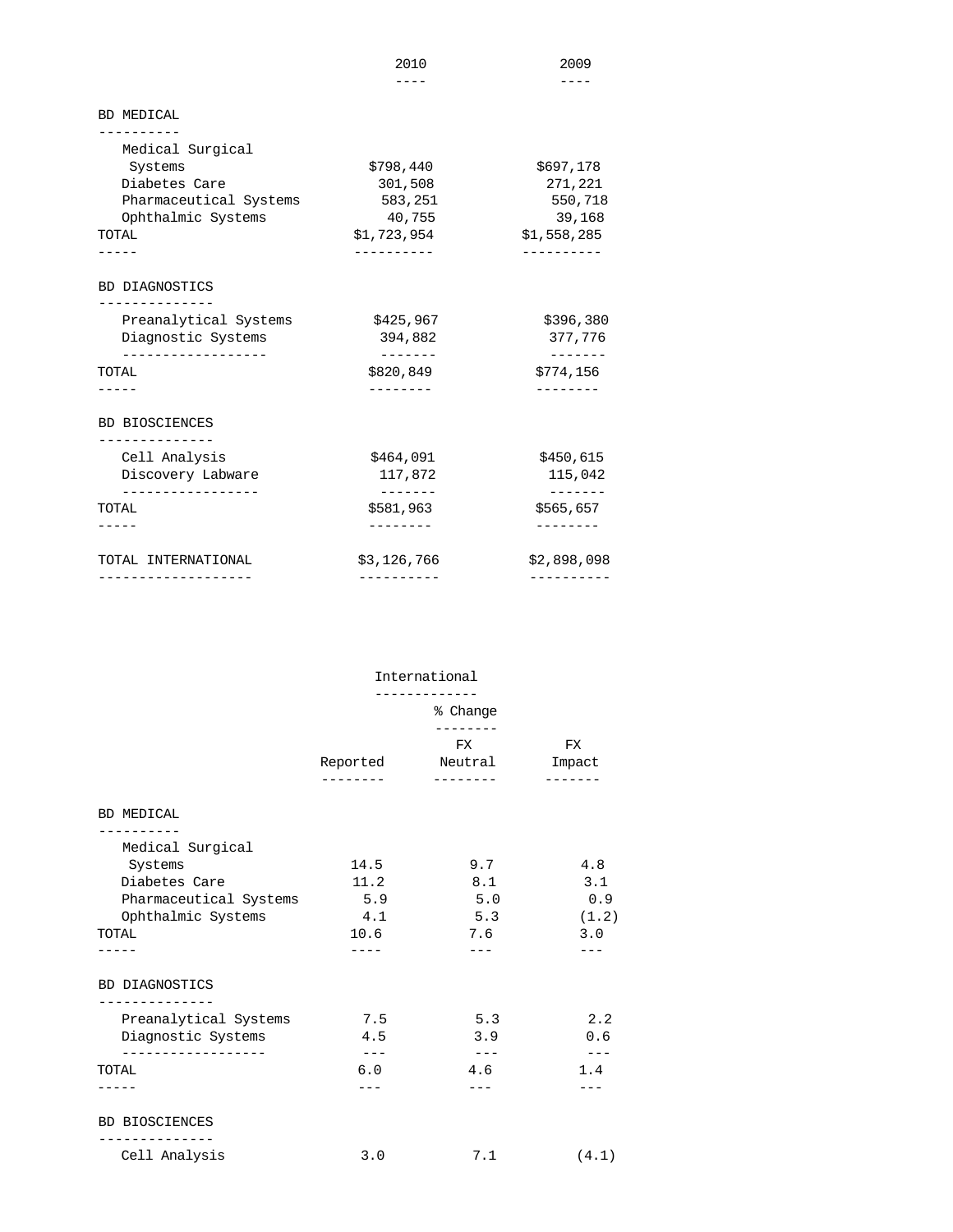| Discovery Labware   | 2.5 | 5.8 | (3.3) |
|---------------------|-----|-----|-------|
| ------------        |     |     |       |
| TOTAL               | 2.9 | 6.8 | (3.9) |
|                     |     |     |       |
|                     |     |     |       |
| TOTAL INTERNATIONAL | 7.9 | 6.7 | 1.2   |
| ------------        |     |     |       |

 BECTON DICKINSON AND COMPANY SUPPLEMENTAL REVENUE INFORMATION REVENUES BY BUSINESS SEGMENTS AND UNITS Nine Months Ended June 30, (continued) (Unaudited; Amounts in thousands)

-----

|                                                           | 2010                | 2009                      |
|-----------------------------------------------------------|---------------------|---------------------------|
|                                                           |                     |                           |
| BD MEDICAL<br>----------                                  |                     |                           |
| Medical Surgical                                          |                     |                           |
| Systems                                                   | \$1,586,014         | \$1,451,954               |
| Diabetes Care                                             | 586,658             | 534,249                   |
| Pharmaceutical Systems                                    | 743,174             | 679,895                   |
| Ophthalmic Systems<br>TOTAL                               | 62,700              | 59,249                    |
|                                                           | \$2,978,546         | \$2,725,347<br>---------- |
|                                                           |                     |                           |
| BD DIAGNOSTICS<br>-------------                           |                     |                           |
| Preanalytical Systems                                     | \$891,362           | \$848,806                 |
| Diagnostic Systems<br>. _ _ _ _ _ _ _ _ _ _ _ _ _ _ _ _ _ | 836,053<br>-------  | 797,405<br>-------        |
| TOTAL                                                     | \$1,727,415         | \$1,646,211               |
|                                                           |                     | ----------                |
| <b>BD BIOSCIENCES</b><br>------------                     |                     |                           |
| Cell Analysis                                             | \$704,243           | \$670,283                 |
| Discovery Labware                                         | 229,653<br>-------- | 221,300<br>-------        |
| -----------------<br>TOTAL                                | \$933,896           | \$891,583                 |
|                                                           |                     |                           |
| TOTAL REVENUES                                            | \$5,639,857         | \$5,263,141               |
| -------------                                             |                     | ----------                |

 Total ----- % Change --------FX FX<br>Reported Neutral Impact Neutral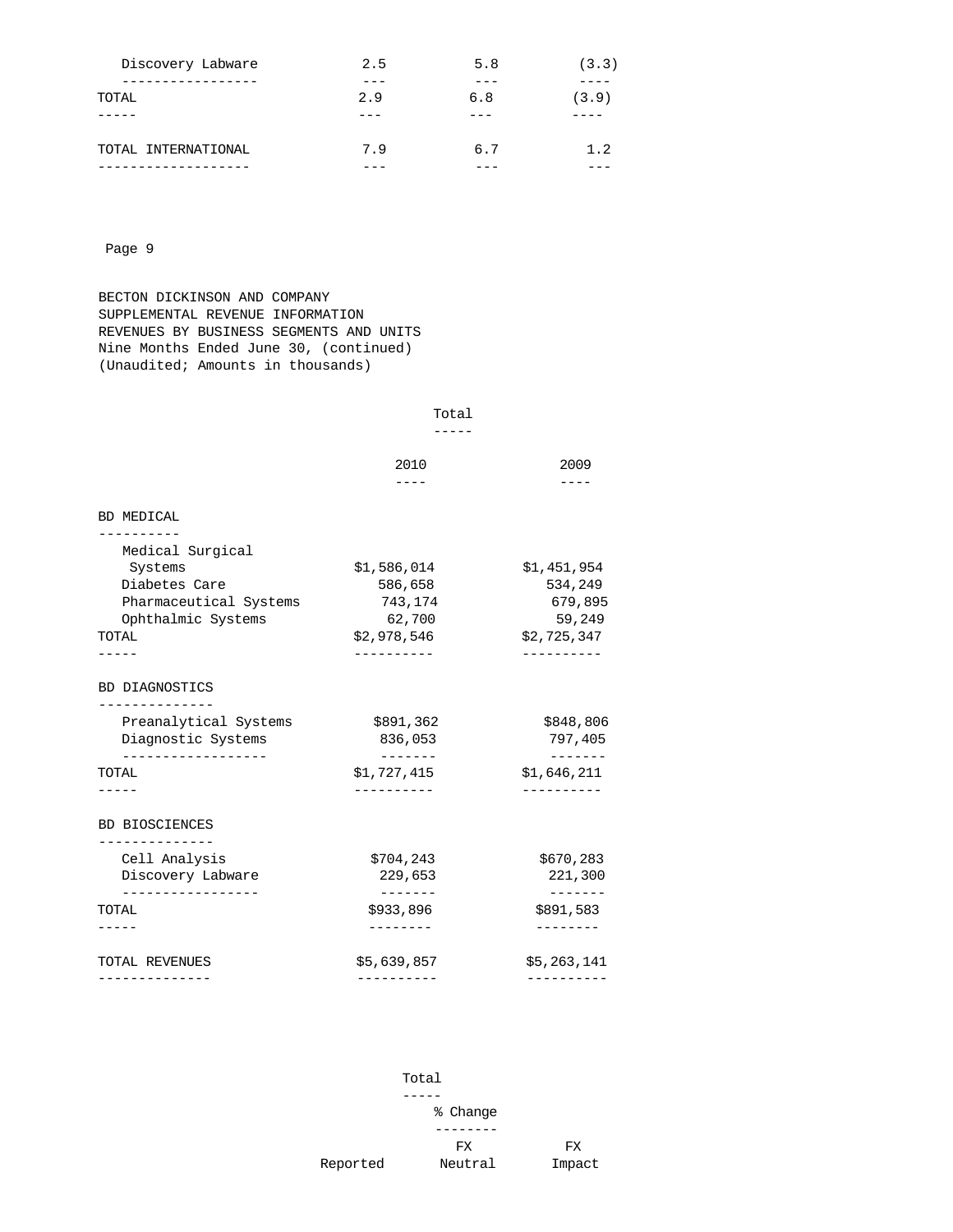| <b>BD MEDICAL</b>                                    |                            |                      |                                  |
|------------------------------------------------------|----------------------------|----------------------|----------------------------------|
| --------                                             |                            |                      |                                  |
| Medical Surgical                                     |                            |                      |                                  |
| Systems                                              | 9.2                        | 6.9                  | 2.3                              |
| Diabetes Care                                        | 9.8                        | 8.2                  | 1.6                              |
| Pharmaceutical Systems                               | 9.3                        | 8.5                  | 0.8                              |
| Ophthalmic Systems                                   | 5.8                        | 6.6                  | (0.8)                            |
| TOTAL                                                | 9.3                        | 7.6                  | 1.7                              |
|                                                      | $- - -$                    | $---$                |                                  |
| BD DIAGNOSTICS                                       |                            |                      |                                  |
| Preanalytical Systems                                | 5.0                        | 4.0                  | 1.0                              |
| Diagnostic Systems                                   | 4.8                        | 4.5                  | 0.3                              |
| __________________<br>TOTAL                          | $\qquad \qquad - -$<br>4.9 | $  -$<br>4.3         | $\qquad \qquad - -$<br>0.6       |
|                                                      |                            |                      |                                  |
| <b>BD BIOSCIENCES</b><br>. _ _ _ _ _ _ _ _ _ _ _ _ _ |                            |                      |                                  |
| Cell Analysis                                        | 5.1                        | 7.8                  | (2.7)                            |
| Discovery Labware                                    | 3.8                        | 5.5                  | (1.7)                            |
| __________________<br>TOTAL                          | $\qquad \qquad - -$<br>4.7 | $\frac{1}{2}$<br>7.3 | $\qquad \qquad - - - -$<br>(2.6) |
|                                                      |                            | $---$                |                                  |
| TOTAL REVENUES                                       | 7.2                        | 6.5                  | 0.7                              |
| -------------                                        | $---$                      | $---$                |                                  |

 BECTON DICKINSON AND COMPANY SUPPLEMENTAL REVENUE INFORMATION SAFETY REVENUES (Unaudited; Amounts in thousands)

## Three Months Ended June 30,

---------------------------

|                       | 2010      | 2009      |
|-----------------------|-----------|-----------|
| TOTAL SAFETY REVENUES |           |           |
| United States         | \$277,005 | \$272,719 |
| International         | 158,764   | 148,970   |
| TOTAL                 | \$435,769 | \$421,689 |
|                       |           |           |
| BY SEGMENT            |           |           |
| BD Medical            | \$202,714 | \$198,642 |
| BD Diagnostics        | 233,055   | 223,047   |
| TOTAL                 | \$435,769 | \$421,689 |
|                       |           |           |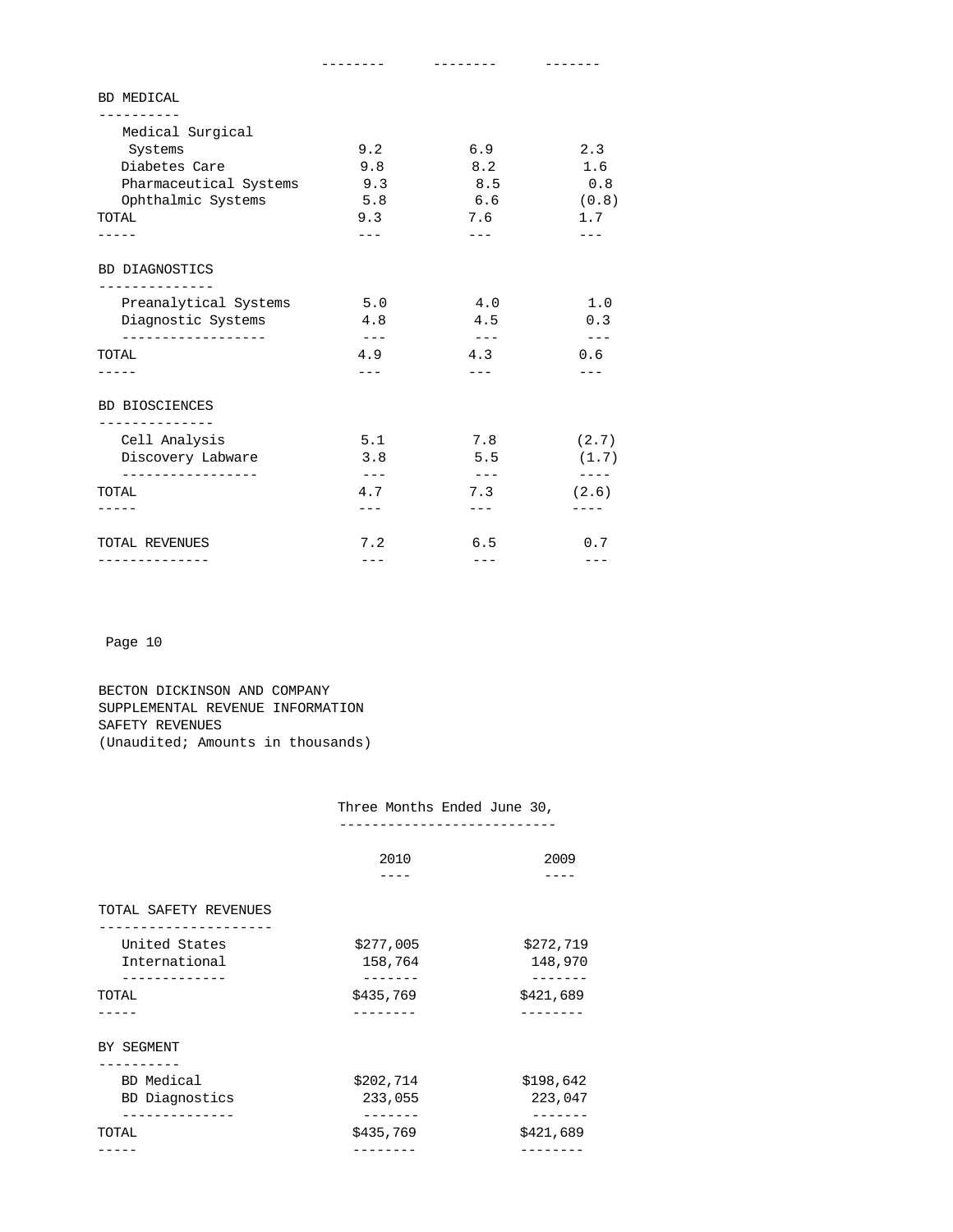### Nine Months Ended June 30,

--------------------------

| \$844,036<br>464,254<br>\$1,308,290 | \$796,714<br>419,768 |
|-------------------------------------|----------------------|
|                                     |                      |
|                                     |                      |
|                                     | \$1,216,482          |
|                                     |                      |
| \$631,572<br>676,718                | \$574,984<br>641,498 |
|                                     | \$1,216,482          |
|                                     | \$1,308,290          |

### Three Months Ended June 30,

---------------------------

|                       | % Change |         |        |
|-----------------------|----------|---------|--------|
|                       |          |         |        |
|                       |          |         | FX     |
|                       | Reported | FXN     | Impact |
|                       | -------- |         | ------ |
| TOTAL SAFETY REVENUES |          |         |        |
| United States         | 1.6      | 1.6     |        |
| International         | 6.6      | 6.5     | 0.1    |
|                       |          |         |        |
| TOTAL                 | 3.3      | 3.3     |        |
|                       |          |         |        |
| BY SEGMENT            |          |         |        |
| BD Medical            | 2.0      | 1.8     | 0.2    |
| BD Diagnostics        | 4.5      | 4.7     | (0.2)  |
| --------------        | $- - -$  | $- - -$ |        |
| TOTAL                 | 3.3      | 3.3     |        |
|                       |          |         |        |

### Nine Months Ended June 30,

| % Change |     |         |  |
|----------|-----|---------|--|
| -------- |     |         |  |
|          |     | FX      |  |
| Reported | FXN | Impact  |  |
| -------- | --- | ------- |  |

### TOTAL SAFETY REVENUES

| TInj.<br>.ted States<br>-<br>◡▴▴◡ | ∽ | - |
|-----------------------------------|---|---|